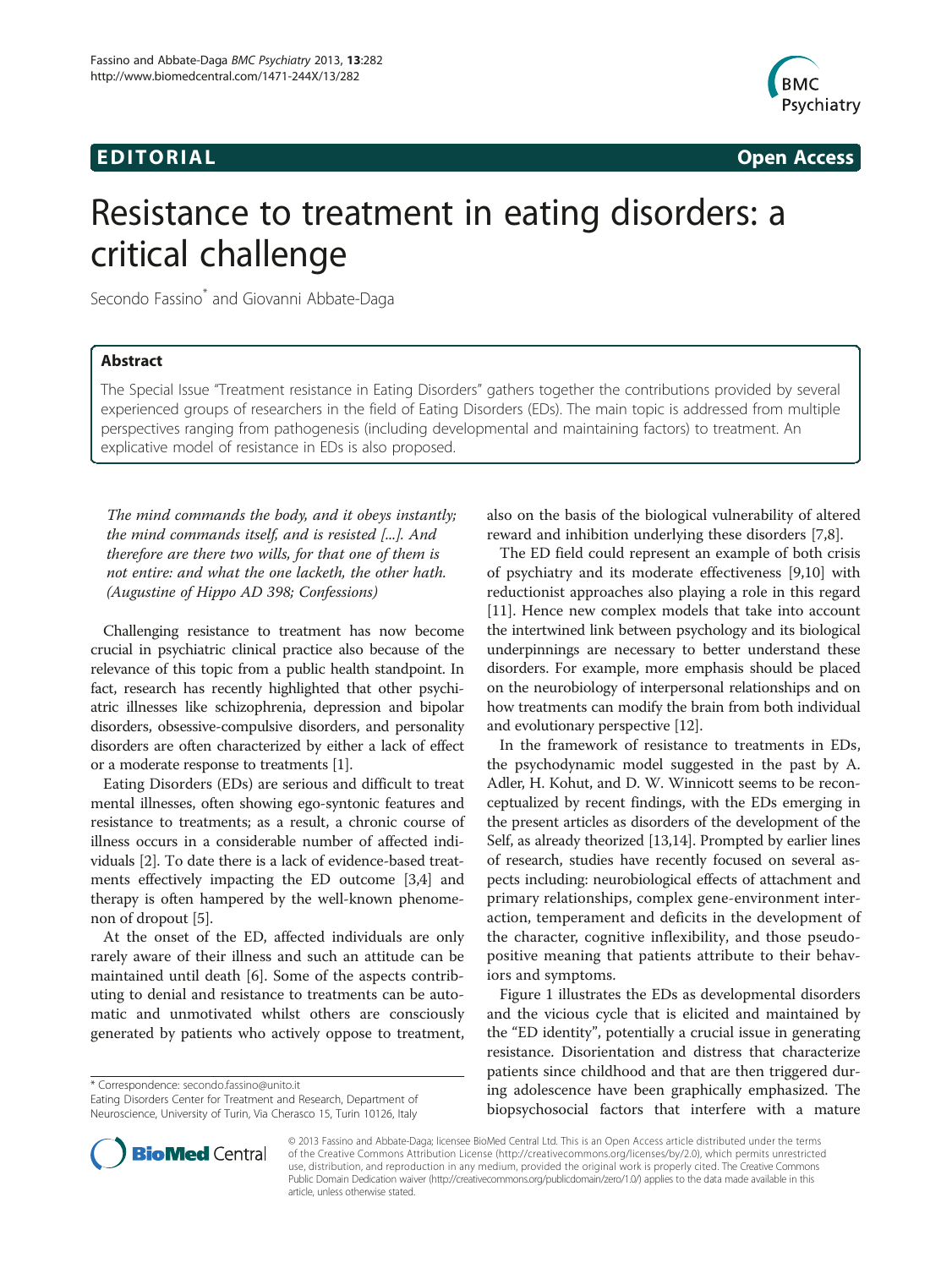<span id="page-1-0"></span>

development of the Self and those aspects that hamper an adaptive personality development are also highlighted. This approach suggests a distinction between mere eating symptomatology (as conceptualized by the Diagnostic and Statistical Manual criteria) and the profound nature and meaning of these disorders. In line with this approach, the ED symptomatology can be severe and overwhelming but the triggering core of the disorder could be represented instead by a primary and multifaceted deficit of personality development. During adolescence, such a deficit could be involved in generating eating symptomatology as both signal of suffering and harmful attempt to self-cure. The process/vicious cycle is graphically represented as reinforced by contaminant emotions [[15](#page-3-0)]: conscious and unconscious meanings, family dynamics, starvation, countertransference and therapist's reactions, anger, and aggressiveness; all these factors can lead to a chronic course of the disorder.

In other words, such an impaired development could lead to eating symptomatology as a pseudo-adaptive response to profound worthlessness [\[13,16,17](#page-3-0)] and to the inability to integrate inner states and external stimuli. This feeling of inferiority is then exaggerated by the illness, with starvation and splitting and obsessive thoughts reinforcing patients' perfectionistic premorbid traits. Therefore, relational and decision-making abilities are further impaired along with feelings of anger and loneliness.

Within this framework, eating symptomatology mirrors inner ambivalence: on one hand eating behaviors indicate severe psychological discomfort and on the other hand dangerously mask the conflicts that typically occur during adolescence (dependence-independence, gender identification, creativity-shame, etc.). A vicious cycle leading to avoidance can be generated by two aspects: the first is the need to control hunger and weight as a means of regaining self-esteem, and the second is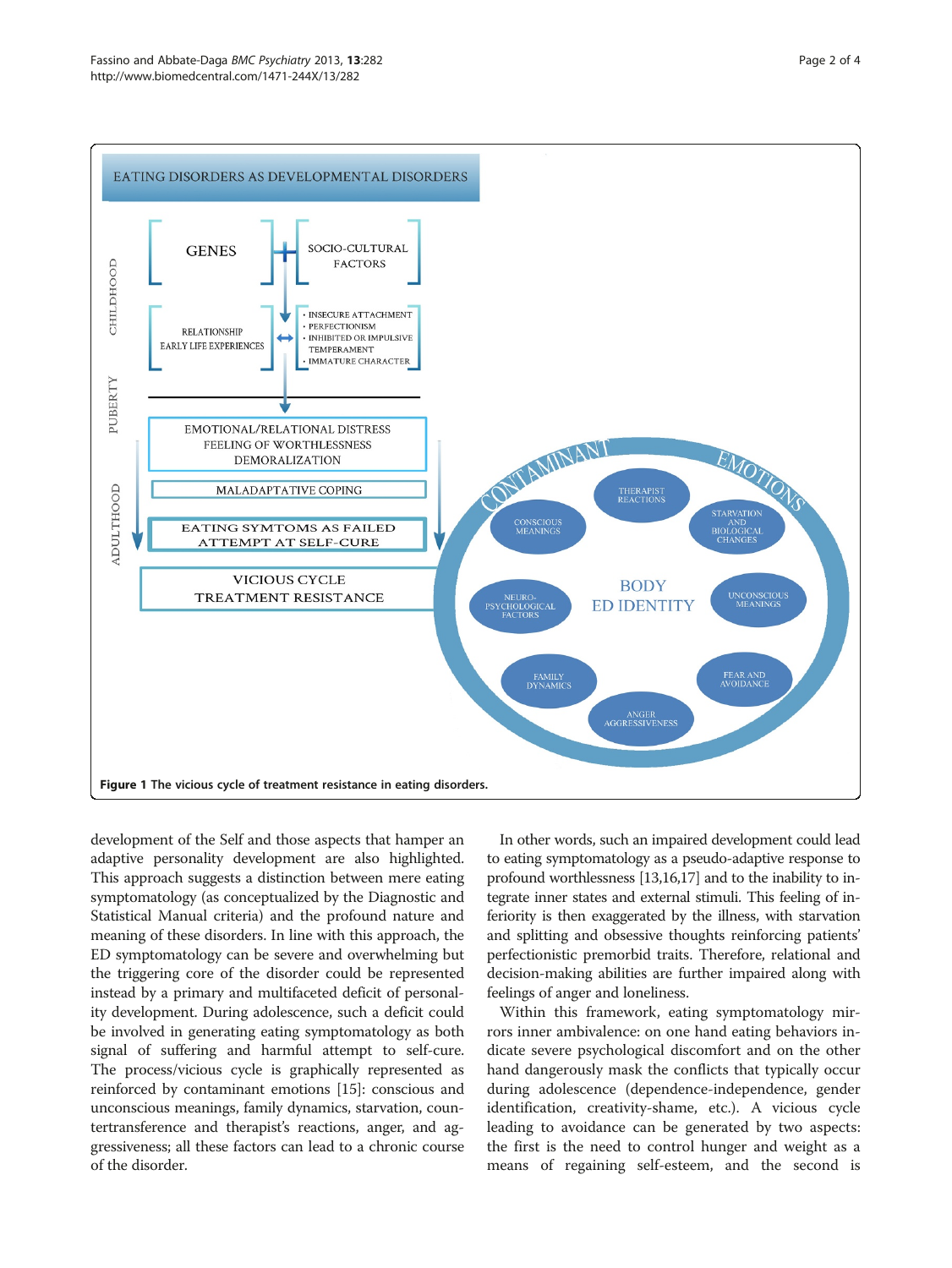represented by the fear of losing control on eating, life, and emotions [\[18](#page-3-0)].

Therefore, from a clinical standpoint, the understanding of the adaptive value of eating symptomatology is crucial to help clinicians considering those needs and conflicts underlying the disorder and to plan shared treatment interventions and goals. An innovative approach to psychiatry should encourage patients to use their own resources to change, hence entailing lower distress in therapy [\[9](#page-3-0)]. Moreover, treatment should help patients understand what underlies their illness and also provide alternative motivations and strategies to give up the disorder. In line with treatments for other mental disorders, also in the ED field psychotherapists should encourage patients to use understanding and kindness toward themselves and others as a way to overcome the burden of emaciation, negative emotionality, and avoidance [[12\]](#page-3-0).

Since resistance can be also considered as a regulator of the therapeutic relationship, therapists should address this issue being aware of transference and countertransference, and carefully managing their own emotions in addition to patients' ones [\[9\]](#page-3-0): in order to do this, a constant revision of treatment plan and strategies is needed. As noted above, the path to recovery is difficult for those affected by EDs and it should be considered in the wide context of development. Only within a solid therapeutic relationship (i.e. embodied simulation and intentional attunement [\[19](#page-3-0)]), a new and mature identity can be acquired, progressively replacing the "ED identity".

All articles included in this Special Issue provide a useful contribution to shed light on resistance to treatment in EDs. Halmi [\[20](#page-3-0)] acknowledged the importance of severity of the ED psychopathology in resistance and Segura-Garcia and Coworkers [[21](#page-3-0)] investigated the role of personality on long-term prognosis. The relevance of Axis I [[22](#page-3-0)] and substance use [[23\]](#page-3-0) comorbidities in predicting resistance has been also addressed. It has been then emphasized the usefulness of a comprehensive multidimensional evaluation (i.e. including the assessment of quality of life) for those patients who are resistant to treatment [[24](#page-3-0)] also considering their stages of change to predict their work alliance abilities [\[25\]](#page-3-0). Moreover, emotive and perceptual components have been also investigated: individuals recovered from Anorexia nervosa partially maintain altered emotional facial expressions, mainly as regards positive emotions [\[26\]](#page-3-0). Data on how to manage resistance to treatments have also been reported by a clinical overview of the available literature on this topic highlighting four main thematic areas: denial, motivation to change, maintaining factors and treatment outcome, and therapeutic relationship [\[27\]](#page-3-0). A multicenter study conducted in UK showed that confidence to change, social functioning, and carers' both expressed emotion and control can predict less resistance, emphasizing the role of family [\[28\]](#page-3-0). One

contribution advocated the importance of reducing dropouts showing that completion of treatment can predict improved response in Binge Eating Disorder [[29](#page-3-0)] and the role of attention deficit hyperactivity disorder in obese individuals has been debated [[30](#page-3-0)]. Some preliminary results on a modified version of Dialectical Behavioral Therapy focusing on EDs have been also presented [[31](#page-3-0)]. Finally, Marzola et al. [\[32\]](#page-3-0) underlined the need for evidence-based data on nutritional restoration in Anorexia nervosa in order to further the understanding of the pathophysiology of this disorder and provide clinicians with clear guidelines to minimize resistance.

We believe that BMC Psychiatry can successfully accomplish a wide diffusion of these data and also improve the debate on the topic of resistance to treatment in EDs. The latter is indeed relevant in clinical practice and controversial in research. BMC Psychiatry with its comprehensive framework can strongly help us in this challenge since it is an open access, popular, and peer-reviewed journal. BMC Psychiatry values the psychosomatic approach since it considers articles on all aspects of psychiatric disorders: prevention, diagnosis and clinical management.

So what are the conclusions?

In the ongoing debate on treatment resistance in EDs several aspects remain controversial. If the interplay between genes and environment remains highly unclear, from a therapeutic point of view the main issue then becomes the need of an authentic and solid alliance, particularly with those patients who are resistant to treatment. A major caveat is represented by the need of avoiding collusion or sharp disagreements with patients keeping in mind that the overarching goal is to minimize the risk of therapy failure. The primary aim is to reassure patients that the vital and compensatory aspects of their psychopathology have been deeply understood and their suffering will be carefully considered while planning treatment interventions. Moreover, it is important to measure and compare the expected changes with patients' ability to tolerate distress, minimizing in this way the risk of dropout. As Augustine of Hippo stated many centuries ago, the human mind is conflicting itself, and those affected by an ED represent a paradigm of the conflict between mind and body and life and death, causing often anxiety, helplessness, and compassion in therapists. It is noteworthy that Anorexia nervosa remains an enigma: those symptoms that impair life and body to the point of death can also alleviate inner discomfort. Only a strong knowledge and a firm empathic approach – enhancing a secure attachment – can successfully help therapists to be effective and limit patients' omnipotent and destructive desperation.

What's next? We hope that this special issue can encourage future work on three major lines of research on resistance to treatment in EDs: a) biological factors, b)